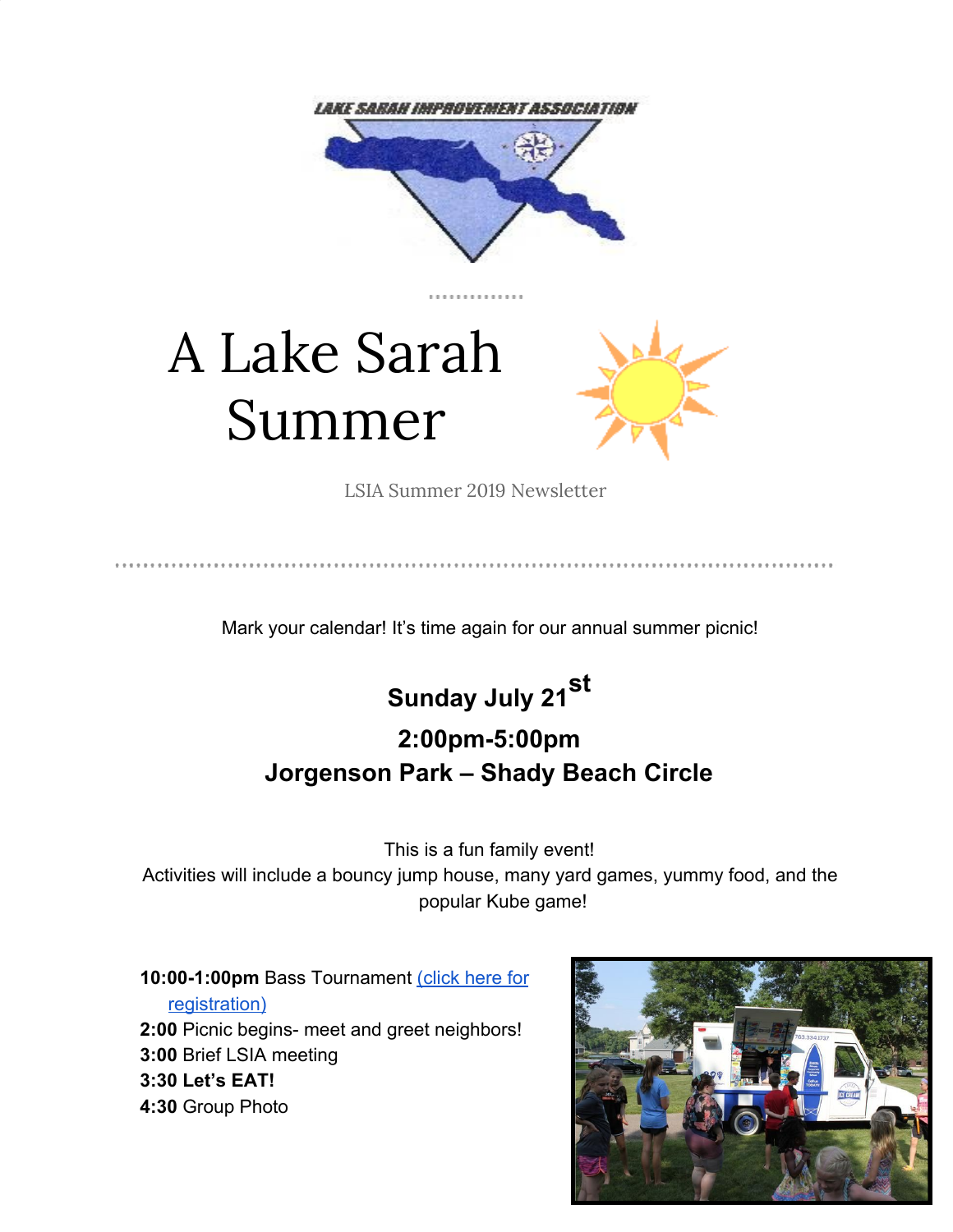*LSIA will once again be providing fried chicken!*

**Please bring:**

- **A dish to share**
- **● Beverages**
- **Chairs/blanket**

**All Lake Sarah neighbors welcome!** Thank you Mary Jorgenson and family for so generously hosting our picnic!



### **4 th of July Boat Parade**

Mother nature threatened to put a damper on the boat parade this year but that did not stop around 20 boats full of lake residents from participating in the annual event! Thank you to Nate Uselding for helping to coordinate the boats and Brad Spencer and his family for taking photos and judging!

What was your favorite boat??

Winners will be announced at the Lake Sarah summer picnic on Sunday July 21<sup>st</sup>!

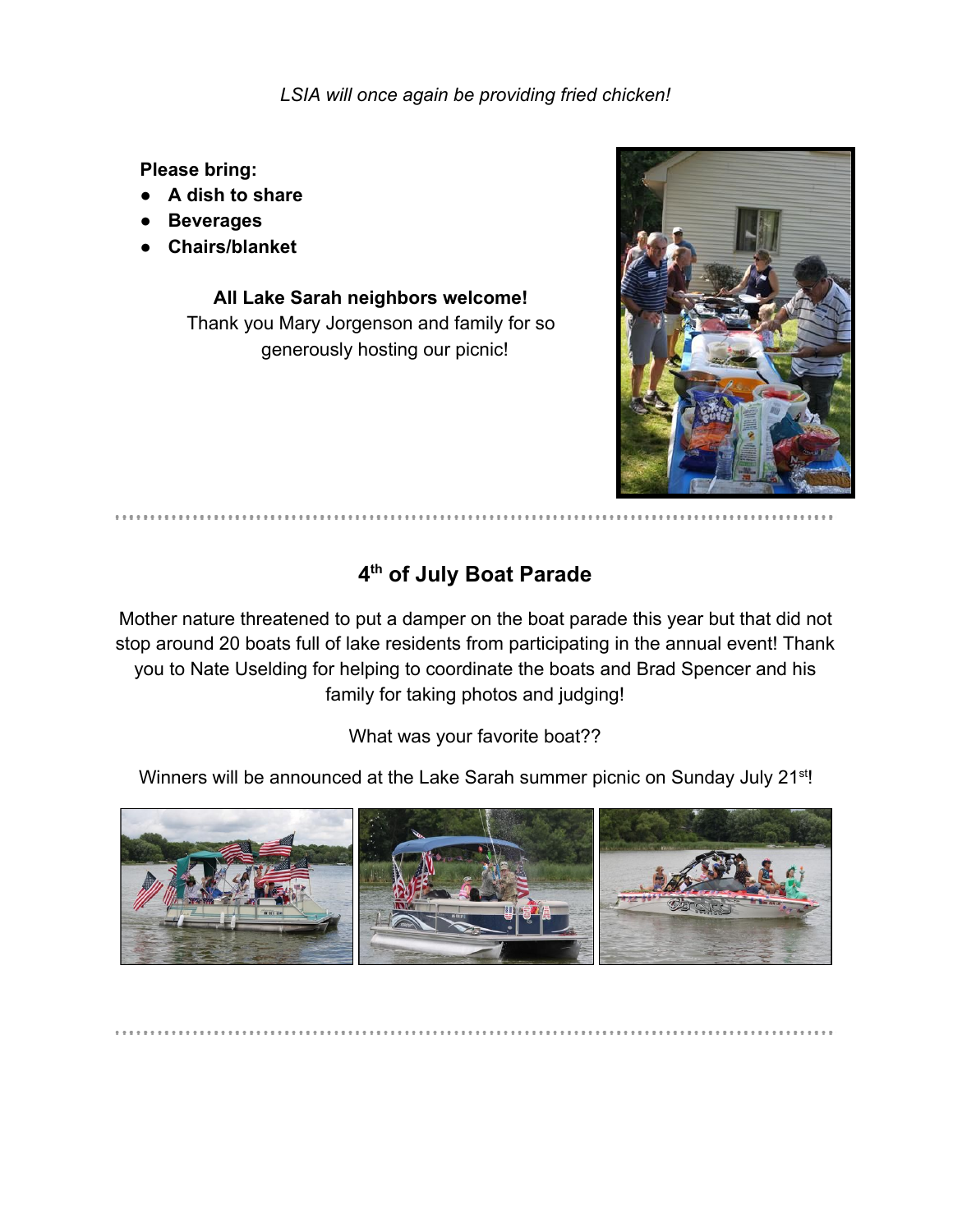#### **Membership Update**

Thank you to all the Lake Sarah residents for supporting Lake Sarah Improvement Association! We have received 2019 membership dues from 131 residents. There is still time to contribute \$35 for our annual membership dues.



An updated list will be sent to Randy's Sanitation at the end of this month to allow paid members to receive their discount. Contributions can be

### made via check to LSIA PO Box 25 Loretto MN 55357 or via [Pay Pal](http://lakesarah.com/lakesarahassociation/lsiamembershipinfo.html)

#### **2019 Lake Sarah Neighborhood Directory**



The updated directory will be completed by late summer. We will send out a DRAFT prior to the final edition to allow for corrections/additions. Please send any corrections that you note to [Lakesarahassociation@yahoo.com.](mailto:Lakesarahassociation@yahoo.com) The final 2019/2020 directory will be sent out by email. Hard Copies will be available upon request and at the fall meeting.

#### **Lake Treatment Update**

Overall, we have completed another successful round of lake treatments for 2019. Each year proves to be unique regarding Lake and weather conditions affecting our journey to address/treat invasives in our Lake to improve our water quality. Based on early Spring survey results approximately 111 acres were treated for Curly Leaf Pondweed (CLP) at the end of May. Early June post treatment survey indicated both CLP and Eurasian